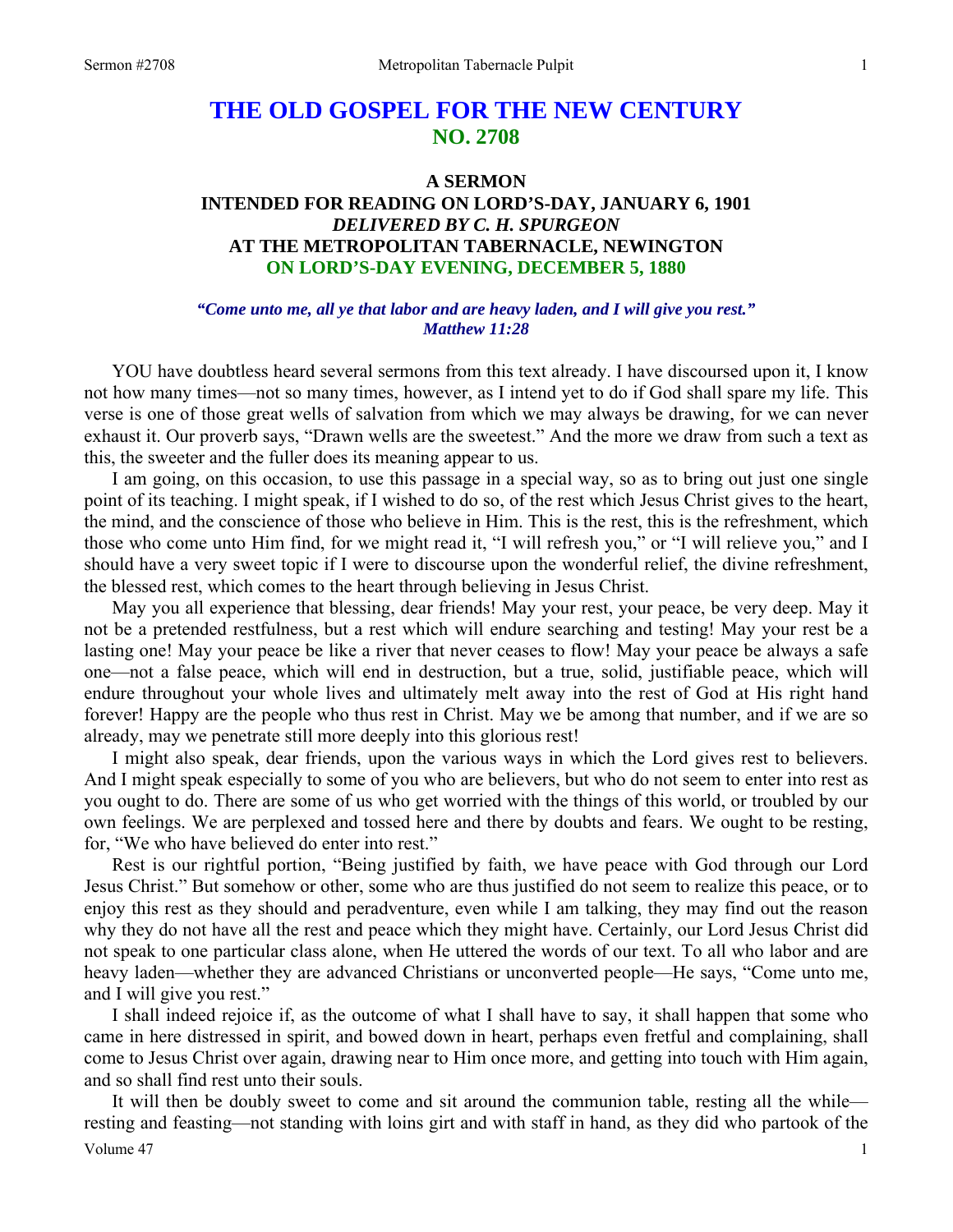Passover in Egypt, but resting, even as they did who gathered at the last supper when the Master reclined in the midst of His apostles. So, spiritually, may your heads be resting on His breast and may your hearts find refuge in His wounds, as you hear Him say to you again, "Come unto me, all ye that labor and are heavy laden, and I will give you rest."

 Yet it is not quite that truth about which I am going to speak to you. I want to pick out just this one thought—the *glory* of Christ, that He should be able to say such a thing as this—the *splendor* of Christ, that it should be possible for Him to say, "Come unto me, all ye that labor and are heavy laden, and I will give you rest."

 These words, from the mouth of any other man, would be ridiculous and even blasphemous. Take the greatest poet, the greatest teacher of philosophy, or the greatest king, and who is he, with most capacious soul, who would dare to say to all the laboring and heavy laden ones in the whole human race, "Come to me, and I will give you rest"? Where are there wings broad enough to brood over every sorrowing soul, except the wings of Christ? Where is there a harbor capacious enough to hold all the navies of the world, to give refuge to every tempest-tossed barque that ever crossed the sea? Where, but in the haven of the soul of Christ, in whom dwells all the fullness of the Godhead, and therefore, in whom there is room enough and to spare for all the troubled children of men.

 That, then, is to be the drift of my discourse. May the Spirit of God graciously help me in following it!

**I.** And first, I call your attention to THE PERSONALITY OF THIS CALL. "Come unto *me*, all *ye* that labor and are heavy laden, and *I* will give *you* rest."

 If you look at the text carefully, you will notice that there is a double personality in the call. It is, "Come ye—come *ye*—to *me*, and *I* will give rest to *you*." It is two persons coming near to each other, the one bestowing and the other receiving rest. But it is not, in either case, a fiction, a figment, a phantom, a myth. It is you, *you*, YOU—you who really labor and are heavy laden, and who therefore are real beings, painfully conscious of your existence—it is you who are to come to another Being, who is as real as you yourselves are, One who is as truly a living person as you are living persons. It is He who says to you, "Come ye to me, and I will give rest to you."

 I want you, dear friends, to have a *very clear conviction of your own personality,* for, sometimes, people appear to forget that they are individuals, distinct from everybody else. When there is a guinea to be given away and the jingle of it is heard in the distance, most men are conscious of their own personality, and each one looks out for himself and tries to secure the prize.

 But I find that, often, in the matter of eternal things, men seem to lose themselves in a crowd, and they think of the blessings of grace as a sort of general shower that may fall on the fields of all alike, but they do not especially look for the rain upon their own plot, or wish to obtain a blessing for themselves.

 Now, then, you, *you*, YOU—you who are heavy laden, wake up. Where are you? The call of the text is not to your sister, mother, husband, brother, friend, but to you yourself, "Come unto me, all *ye* that labor and are heavy laden, and I will give *you* rest."

 Well, now, you have shaken yourself up and you feel that you are a distinct personality from everybody else in the world. So next comes the most important thing of all, *you are to come to another Personality*. "Come unto *me*," says Christ, "and I will give you rest." Here I ask you to admire the wonderful grace and mercy of this arrangement. According to Christ's words, you are to obtain rest of heart, not by coming to a ceremony, or to an ordinance, but to Christ Himself, "Come unto *me*." He does not even say, "Come to My teaching, to My example, to My sacrifice," but "Come unto *me*." It is to a Person you are to come—to that very person who, being God, and equal with the Father, laid aside His glories, and took upon Himself our human flesh,

> *"First, in our mortal flesh, to serve. Then, in that flesh, to die."*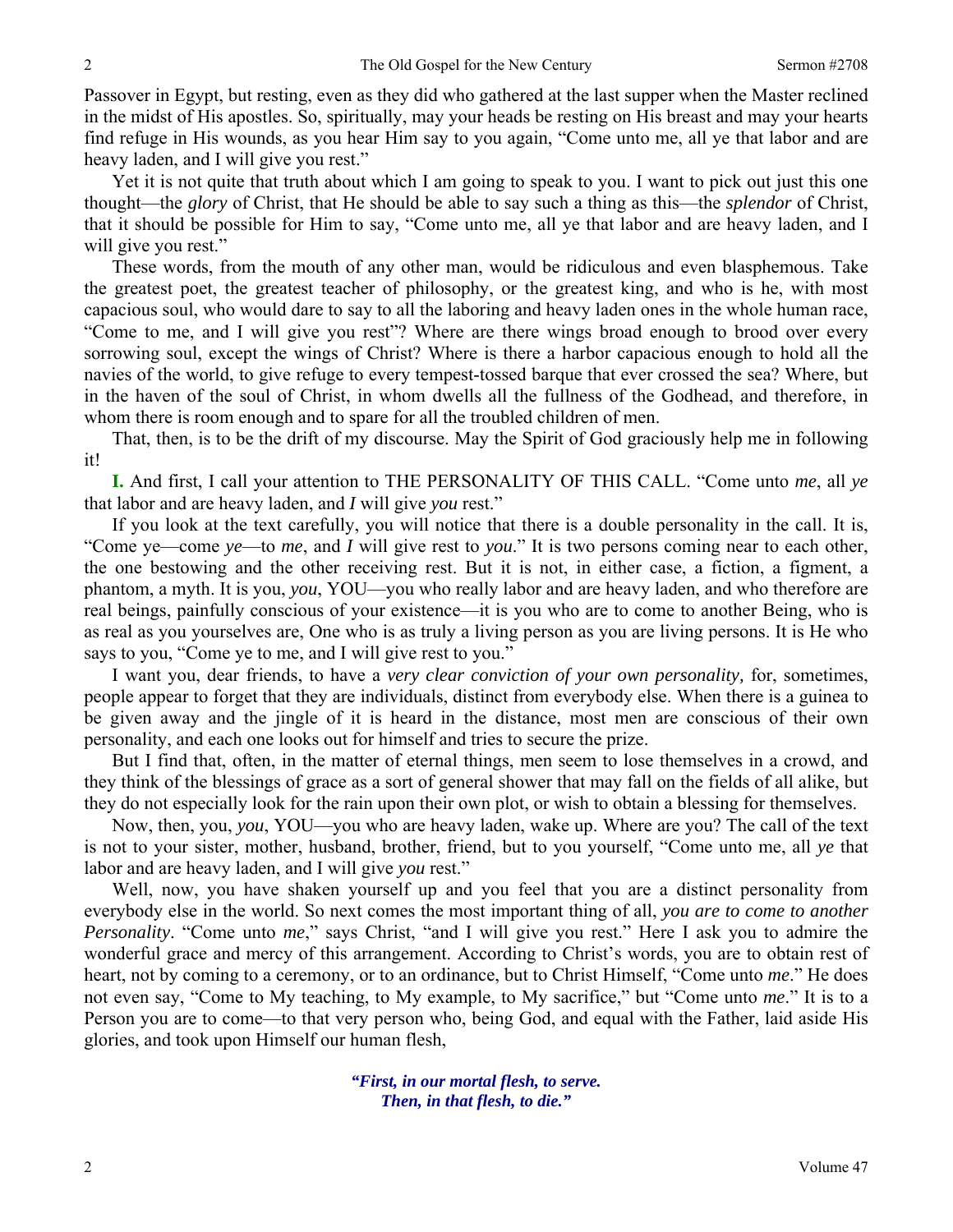And you are to *come* to that Person. There is to be a certain action on your part, the movement of yourself to Him who says to you, "Come unto me," a movement away from every other confidence, to Him, a movement away from every other ground of reliance or door of hope, to Himself, as the Person whom God has appointed and anointed to be the one and only Savior, the great reservoir of everlasting grace, in whom it has pleased the Father that all fullness should dwell. O glorious man, O glorious God, who can thus speak with authority and say, "Come unto me, and I will give you rest."

 I entreat you to lay aside all thought of anything except the Christ, living, dying, risen again, and gone into glory, for He points you, not to the house of prayer, nor to the throne of grace, nor to the baptistery, nor to the communion table, nor even to the holiest and most sacred things which He has ordained for other purposes—not even to the Father Himself, nor to the Holy Spirit, but He says, "Come unto me."

 Here must your spiritual life begin—at His feet. And here must your spiritual life be perfected—in His bosom, for He is both the Author and the Finisher of faith. Let us adore the Christ in whose mouth such words as these are fitting and full of meaning. He cannot be less than divine who can thus speak to us, "Come unto me, all ye that labor and are heavy laden, and I will give you rest."

**II.** Now, secondly, I want you to notice THE LARGENESS OF CHRIST'S HEART, as illustrated by this text, "Come unto me, all ye that labor and are heavy laden, and I will give you rest."

 Notice, first, the largeness of His heart *in singling out such needy ones to be the objects of His loving call*. Did you ever notice the picture that our Lord has drawn in these words? "All you that labor." That is the picture of a beast that has the yoke upon its shoulder. Men think to find pleasure in the service of Satan and they permit him to lay his yoke upon their neck. Then they have to toil, and slave, and labor, and sweat in what they call pleasure, but they find no rest and no contentment in it. And the more they do in the service of Satan, the more they may do, for he uses the goad and the whip, and always urges them on to fresh exertions. Now Christ says to these people who are like beasts of burden, "Come unto me, and I will give you rest."

 But they are in a worse plight even than I have described, for they not only labor, like the ox at the plough, but they are also heavily laden. Now, it seldom happens that men make a horse or an ox to be both a beast of draught and the carrier of a load at the same time, but that is how the devil treats the man who becomes his servant. He puts him in the shafts of his chariot and makes him drag it along, and then leaps upon his back and rides as a postillion. So the man labors and is heavy laden, for he has both to draw the vehicle and to carry the driver.

 Such a man labors after what he calls pleasure, and as he does so, sin leaps on his back, and then another sin follows, and yet another till sins upon sins crush him to the ground, and yet he has to be pulling and tugging with all his might at the same time. This double toil is enough to kill him. But Jesus looks in pity upon him, laboring under a sense of sin, and yet toiling to get pleasure in sin, and He says to him, "Come unto me, and I will give you rest."

 Does Christ want the devil's hacks, then, when they are used up in Satan's service? Does He want to persuade them to leave their old master and come to Him? What! These sinners that are only tired of sin, because they cannot find strength enough to go on sinning—or who are getting uneasy because they do not enjoy the pleasure they once did in wickedness—does Christ call them to come to Him? Yes, and it shows the largeness of His heart that He should be willing to give rest to such laboring and heavily burdened ones.

 But the largeness of His heart is seen in the fact that *He bids all such sinners to come unto Him*—all such sinners, I repeat. What a great deal that little word "all" includes! I believe that, generally, when a man uses big words, he says little things, and that, when he uses little words, he says great things. And certainly, the smallest words in our language are usually those that mean the most.

 What does this little word "all" mean? Or rather, what does it not mean? And Jesus, without limiting its application, says, "Come unto me, all ye that labor and are heavy laden." Oh, the magnificence of the love and grace of Christ, that He should have invited them all to come to Him. Ay, and He invites them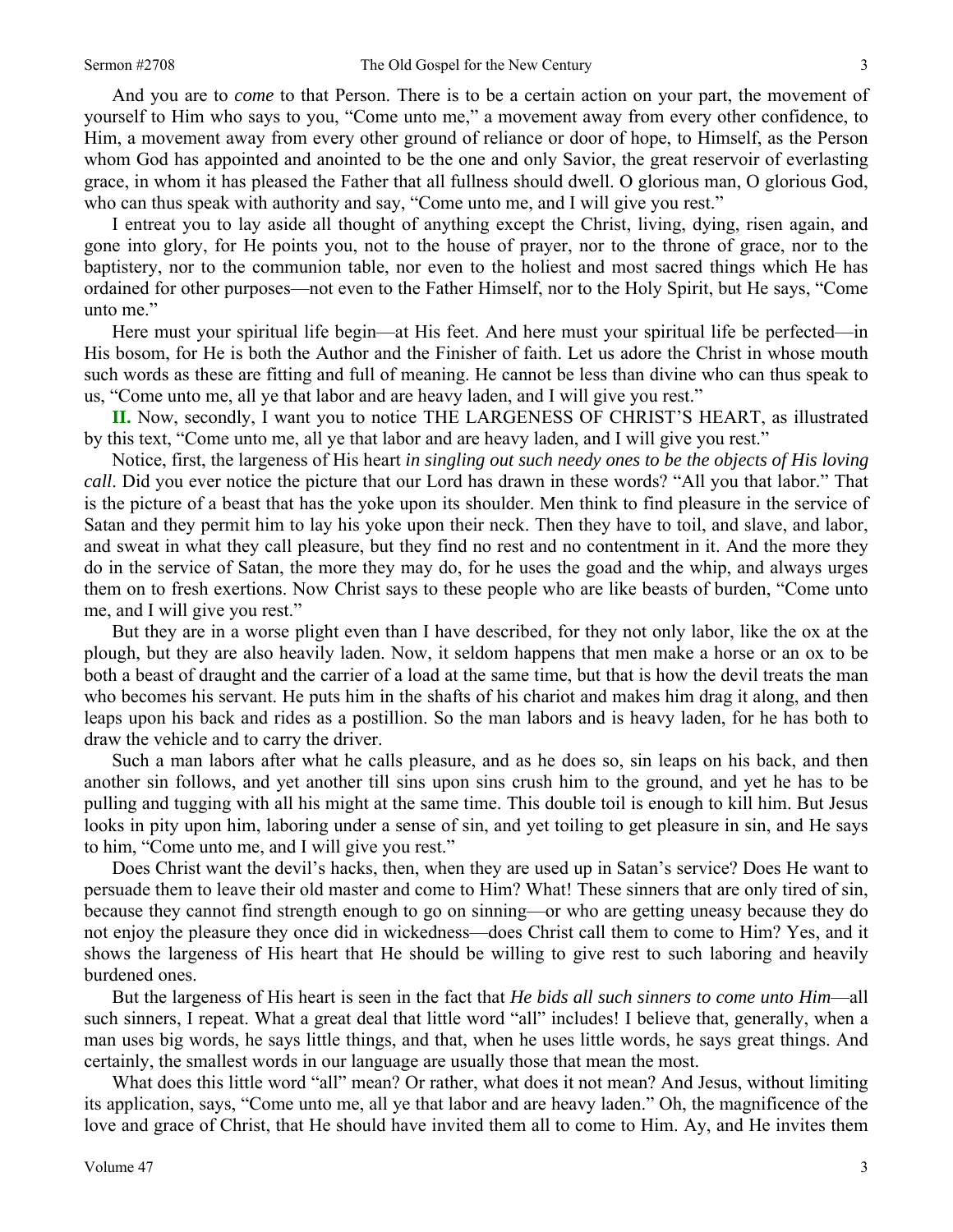all to come at once. "Come along with you," He says, "all ye that labor and are heavy laden. Come in a crowd, come in great masses. Fly to Me as a cloud and like doves to their windows." There are never too many coming to please Him. He seems to say, "The more, the merrier." Christ's heart will rejoice over all the multitudes that will come to Him, for He has made a great feast and He has bidden many, and He still sends forth His servants to say, "Yet there is room. Therefore, come unto me, all ye that labor and are heavy laden."

 Recollect also that Christ's *promise is personally addressed to every one of these sinners*. If each one of them will come unto Him, He will give rest to each one. To everyone that labors and is heavy laden, Jesus says, "If you will come unto Me, I—I Myself will give you rest—I will not hand you over even to the care of My servant, the minister, that he may look after you, but I will undertake the work Myself. I will give you rest." Christ does not even say, "I will take you to My Word and there you shall find comfort for yourself." No. He says, "I, a Person, will give rest to you, a person, by a distinct act of My own, if you will but come unto Me."

 That personal dealing of Christ with individuals is indeed blessed. There is a poem of Tennyson's, which is, to my mind, the sweetest he has ever written. It is concerning a little child in a hospital, who heard that she was about to undergo an operation, through which it was not likely that she would live. So she asked her young companion in the next bed what she had better do. She bade her tell Jesus all about it and ask Him to take care of her. And then the child inquired, "But how will Jesus know me?"

 The little ones were rather puzzled because there were such long rows of beds in the children's hospital, and they thought that Jesus had so much to do that perhaps He would not know which little girl it was that wanted Him to take such special care of her. So it was agreed that she should put her hands out of the bed, and when Jesus saw her hands, He would know that she was the little girl who needed Him.

 The scene, as the poet describes it, is most touching. I do but mar it in the telling, for in the morning, when the doctors and nurses passed through the ward, they knew that Jesus had been there, and that the little one had gone to Him without any operation. He had taken care of her in the best possible way and there lay the little hands out of the bed.

 Well, now, we need not do even as much as that, for the Lord Jesus knows each one of us and He will come personally to each one of us and give us rest. Though it is quite true that He has a great deal to do, yet He can still say, "My Father worketh, and I work," for the whole universe is kept in working order by His almighty power and He will not forget anyone who comes to Him.

 Just as a person who knew that he had abundant provision, might say to a great crowd of hungry people, "Come along with you, and I will feed you all," so Christ knows within Himself that He has the power to give rest to every weary soul that comes to Him. He is quite certain of it, so He does not say, "Come to Me, and I will do the best I can with you." Or, "Possibly, if I exert Myself, I may be able to give you rest."

 Oh, no, but He says, "Come unto me, and I will give you rest." It is quite a matter of course with Him, for let me tell you that He has tried His hand upon millions and He has never failed once yet. So He speaks with an air of unwavering confidence. I am certain, as my Master was certain, that if there is any soul among you that will come to Him, He can and He will give rest unto that soul. He speaks with the consciousness of possessing all the power that is needed and with the absolute certainty that He can do the deed which is required.

 For, mark you, *Jesus gives this promise knowing all about the cases that He describes*. He knows that men are laboring and that they are heavily laden. There is not a grief in the heart of anyone in this house which Jesus Christ does not know, for He knows all things. Your thoughts may be twisted in all manner of ways, and all your methods of judging may be like a labyrinth, a maze of which you think no one has the clue. You may be sitting here and saying to yourself, "Nobody understands me, and I do not even understand myself. I have become entangled in the meshes of sin and I cannot see any way of escape. I am perplexed beyond all possibility of deliverance."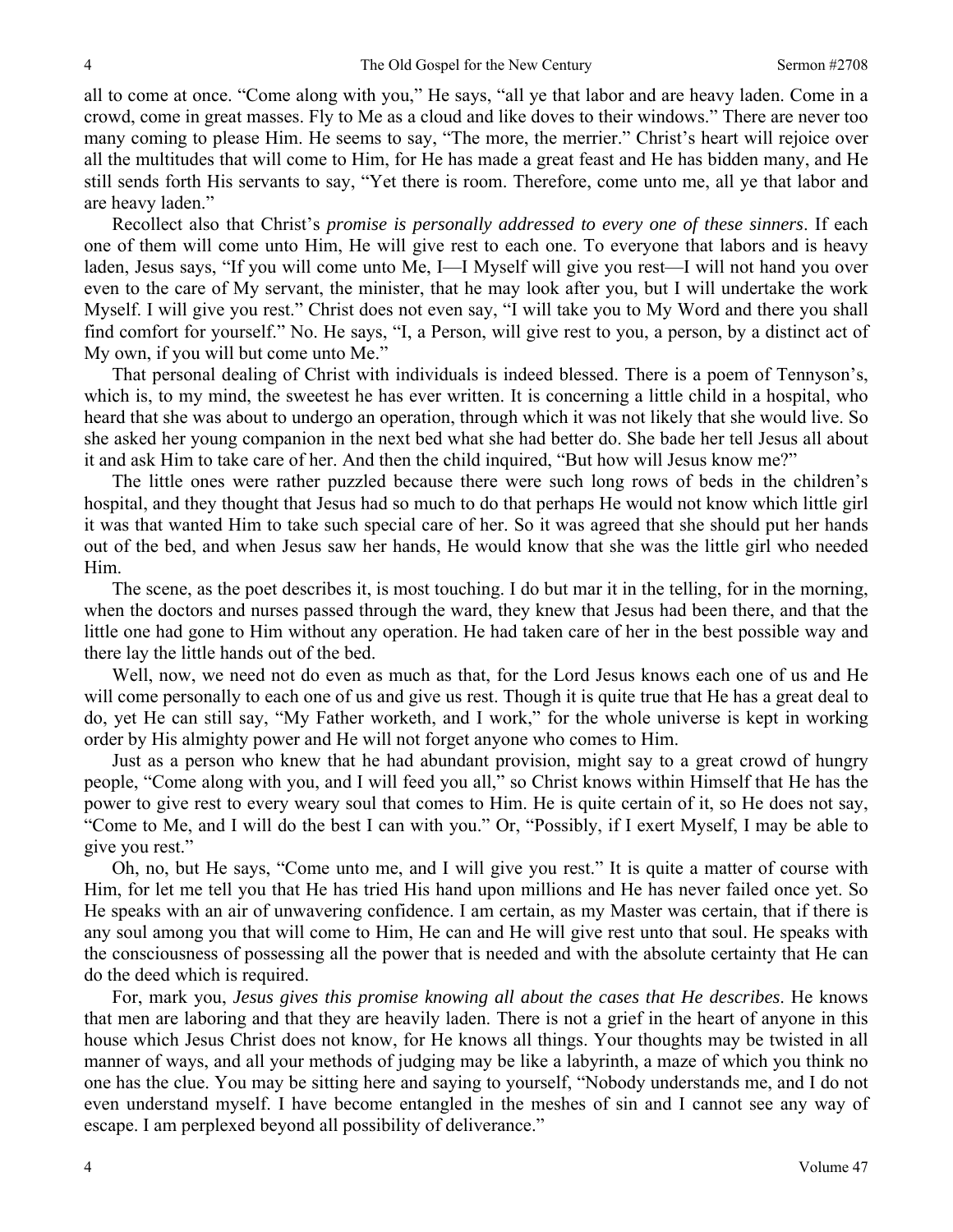I tell you, friend, that Christ does not speak without meaning when He says, "Come unto me, and I will give you rest." He can trace the thread through the tangled skein and He can draw it out in one straight line. He can follow all the winding of the labyrinth till He reaches its very center. He can take away the cause of your trouble, though you yourself do not know what it is. And what to you is shrouded in mystery—an impalpable grief that you cannot get at or grapple with, my Lord and Master can chase right away.

 He speaks of what He knows He can do when He gives this promise, for His wisdom is such that He can perceive the needs of each individual soul, and His power is vast enough to meet all those needs. So He says to every laboring and burdened spirit within this house, "Come unto me, and I will give you rest."

 Be it also remembered that when Christ gave this promise, *He knew the number of those who were comprehended in that word, "all."* Though, to us, that "all" includes a multitude that no man can number, yet "The Lord knows them that are His." And when He said, "Come unto me, all ye that labor and are heavy laden, and I will give you rest," He did not speak without knowing that there are tens of thousands, and millions, and hundreds of millions, that labor and are heavy laden, and He meant to speak to all that vast throng when He said, "Come unto me, and I will give you rest."

 Am I making you think, dear friends, of the vastness of my Master's power and grace? Am I causing you to adore Him? I hope I am. My own soul desires to lie prostrate at His feet, lost in a sweet sense of the greatness of that grace which can speak thus, and yet which speaks not beyond the truth when it says to the whole race of ruined men, "Come unto me, all ye that labor and are heavy laden, and I will"—to an absolute certainty—"give you rest."

 It must not be forgotten also that what *Christ promised was intended for all time*. Here is an individual speaking, who was "despised and rejected of men." Let Him stand out clearly before your eyes—the carpenter's son, the son of Mary, "a man of sorrows and acquainted with grief," yet He said to those who gathered around Him, "Come unto me, and I will give you rest."

 But He looked right over the intervening centuries and He spoke to us who are assembled here, and then He looked on all the multitudes of this great city, and of this country, and of all the nations of the earth, and He said, "Come unto me, and I will give you rest." In effect, He said, "Till I shall come again to the earth, to sit upon the throne of judgment, I promise that every heavily laden soul that comes to Me shall find rest in Me."

 The sorrows of men are as many as the stars of heaven for multitude, and the men themselves are innumerable. Count, if you can, the drops of morning dew, or the grains of sand upon the seashore and then hope to number the children of Adam from the beginning of time. Yet our Lord Jesus Christ, speaking to the vast mass of the laboring and heavy laden children of men, says to them, "Come unto Me; come unto Me; for he who comes to Me I will in no wise cast out. And whosoever comes to Me shall find rest unto his soul."

 It shows also the vastness of Christ's power and grace when we remember *the many to whom this promise has been proved to be true*. You know that throughout all these ages up till now, not a single laboring and heavy laden soul has come to Christ in vain. Even in the utmost ends of the earth, there has not been found a criminal so base, or a soul so closely shut up in the dungeon of old Giant Despair, but on his coming to Christ, the promised rest has been bestowed upon him and thereby Christ has been magnified.

**III.** Now follow me while I dwell, for a few minutes, upon THE SIMPLICITY OF THIS GOSPEL.

 Jesus Christ says to all who labor and are heavy laden, "Come unto me, and I will give you rest." *This invitation implies a movement* a movement from something to something. You are bidden to come away from whatever else you have been trusting in, and to move towards Christ and trust to Him. And when you do so, He will give you rest. How different this simplicity is from all the complex systems that men set up! Why, according to some people's teaching, in order to be a Christian and to carry out all the regulations of public worship, you would need to have a little library to consult so as to know at what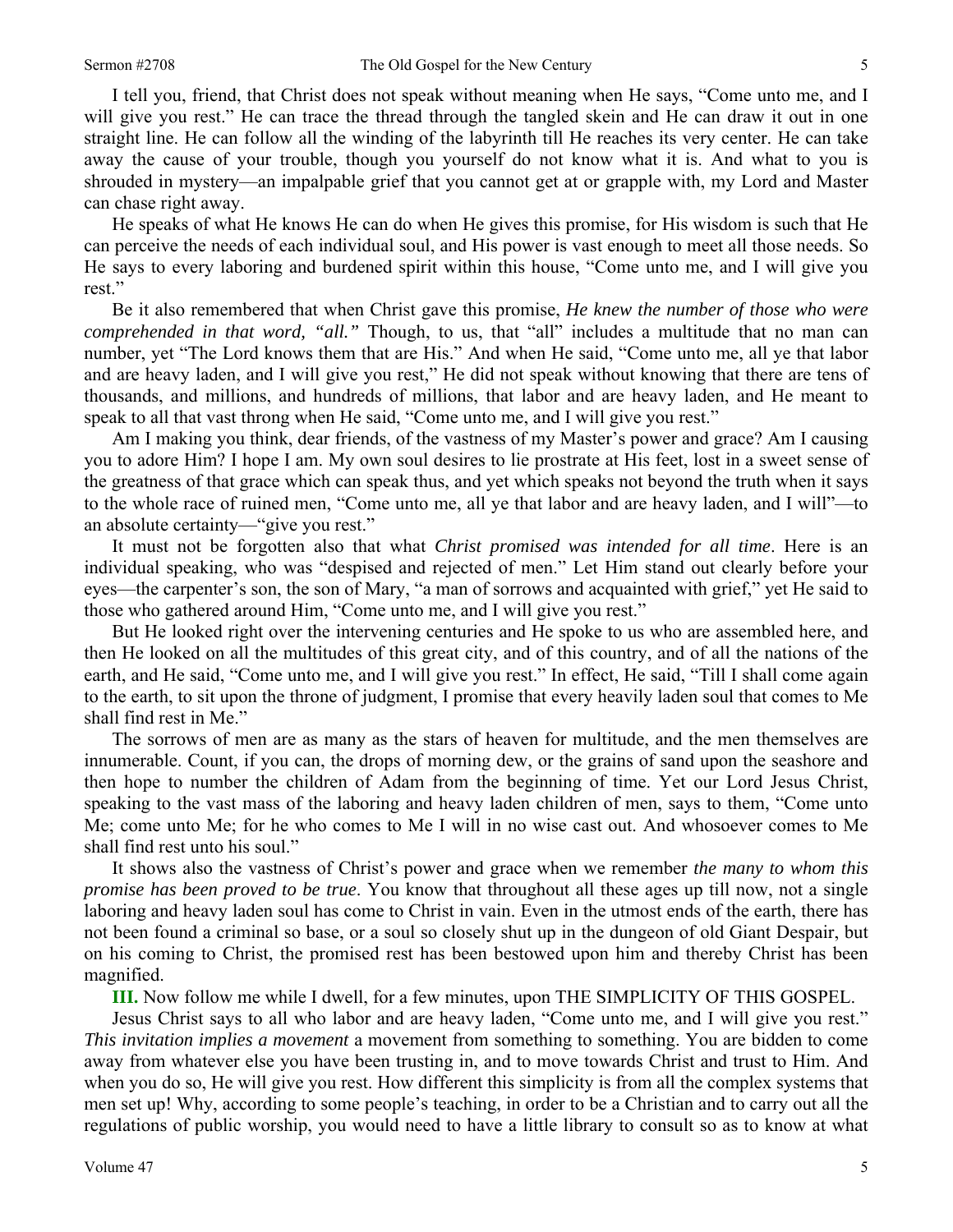hour you ought to light your candles, and how to mix incense, and the proper way to put on your millinery, and in which direction you should turn when you say a certain prayer, and in what other direction you should turn when you say something else, and whether your intoning, or your chanting, or your mumbling will be most acceptable to God.

 Oh, dear, dear, dear! All this complex machinery of man's inventing—the so-called "baptism" in your infancy—the confirmation in your youth—"taking the sacrament," as many call it—all this is a wonderful hocus-pocus, full of mystery, falsehood, and delusion. But according to Christ's teaching, the way of salvation is just this, "Come unto me, and I will give you rest."

 And if you, dear friend, have come to Christ, and trusted Him, you have received that rest and peace which He delights to give. You have found the kernel of the nut, you have reached the essence and the root of the whole matter. If your heart has abandoned all other confidences and is depending upon Jesus Christ, you have found eternal life. And that eternal life will never be taken away from you. Therefore, rejoice in it.

 And further, *this invitation is in the present tense, "Come, now*." Do not wait till you get home, but let your soul now move towards Christ. You will never be in a better state—for coming to Him than you are now, nor will you be in a worse state for coming to Him, unless it is that by postponing your coming, you will be more hardened and less inclined to come. You are now, at this moment, in need of Christ, so come to Him. You are hungry, surely that is the very best reason for eating. You are thirsty, that is the best reason for drinking. Or it may be that you are so sick that you do not hunger, then come to Christ and eat of the provisions of the Gospel till you get an appetite for them.

 I like, sometimes, when a sinner says to me, "I do not thirst for Christ," to say to him, "Then come and drink till you do thirst," for just as it is with a pump that will not work, you must pour water down first, so is it with some men. When they get some truth into their souls, though it may seem at first to be but a very imperfect reception of the Gospel, it will help them afterwards to a deeper longing for Christ and a more intense enjoyment of the blessings of salvation.

 At any rate, Christ says, "Come now," by which is implied that He means, "*Come just as you are*. Just as you are, come unto Me, all ye that labor and are heavy laden, and I will give you rest. You labor, so, before you have washed those grimy hands of yours, come unto Me, and I will give you rest. You are faint, and feeble, and ready to die, but it needs no strength to come to Me. Faint into My arms. Die on My bosom, for so you have already come to Me."

 We do not come to Christ by the exertion of our own power to come, but by the cessation of the will to stay away. When your heart just yields itself up, drops everything that it is holding, and falls into the hands of Christ, it is then that the act of faith is performed and it is to that act that Christ invites you when He says, "Come unto me, and I will give you rest."

 "Well," says one, "I never did understand the Gospel. It has always puzzled and perplexed me." Well, then, I will try to set it before you very plainly.

 Jesus Christ, the Son of God, lived and died for sinners, and you are bidden to come and trust Him. Rely upon Him. Depend upon Him. Hang your whole weight upon Him. Come unto Him and He will give you rest. Oh, that He may, of His infinite mercy, reveal this simple truth to your heart, and that you may be ready to accept it right now! I do want to glorify my blessed Master who brought into the world such a simple plan of salvation as this.

 There are some men who seem to be Parson Puzzle-Texts, for they like to lose themselves amid difficulties and mysteries, and to display before their hearers the fruits of their great culture and their wonderful learning. If their Gospel be true, it is a message only to the elite and the many would have to go to hell if they were the only preachers. But our Lord Jesus Christ gloried in preaching the Gospel to the poor and it is to His honor it can be said that, even to this day, "Not many wise men after the flesh, not many mighty, not many noble are called: but God hath chosen the foolish things of the world to confound the wise; and God hath chosen the weak things of the world to confound the things which are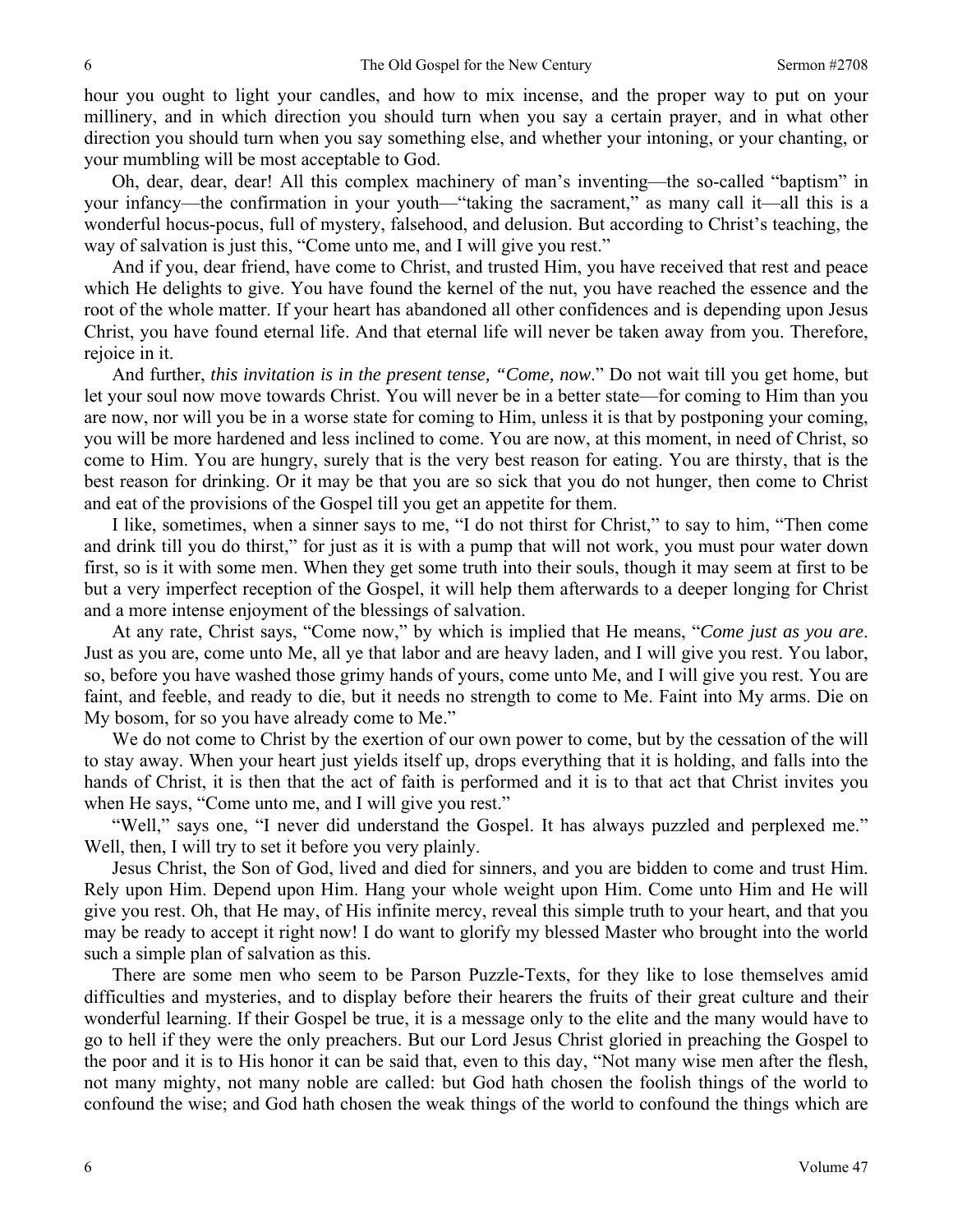mighty; and base things of the world, and things which are despised, hath God chosen, yea, and things which are not, to bring to nought things that are: that no flesh should glory in his presence."

 It is so blessed to think that there is a Gospel that will suit the man who cannot read—and that will suit the man who cannot put two consecutive thoughts together—and that will suit the man whose brain has almost failed him in the hour of death—a Gospel that suited the thief dying upon the cross—a Gospel so simple that, if there is but grace to receive it, there needs no great mental power to understand it. Blessed be my Master for giving us a Gospel so simple and so plain as this.

**IV.** I want you to notice one more thing and then I will close my discourse. It is this, THE UNSELFISHNESS OF CHRIST'S AIM.

 Come, you dear ones who love your Lord, listen while I repeat to you these sweet words of His, "Come unto me, all ye that labor and are heavy laden, and I will give you rest." "I will give you." He does not say, "Come to Me, and bring me something," but "Come unto me, and I will give you rest." It is not, "Come and do something for Me," but "I will do everything for you."

 This has, perhaps, been your trouble, dear brother, that you wanted, today, to bring Christ an acceptable offering, and in the Sabbath-school, or in some other form of service, you have been trying to honor Him. I am glad of it and hope you will keep on trying to do so. But take care lest you fall into Martha's mistake and get "cumbered about much serving." For a while, forget the idea of coming to Christ to bring Him anything and come now, you laboring and burdened one, and receive a blessing from Him, for He has said, "I will give you rest."

 Christ may be honored by what you give Him, but He must be honored by what He gives you. There cannot be a question about the goodness of what you shall receive from Him if you come to Him, so, just now do not think about bringing anything to Him, but come to Him that you may receive from Him.

 "I want to love Christ," says one. Well, never mind about that just now, try to feel how much He loves you. "Oh, but I want to consecrate myself to Him!" Quite right, my dear friend, but just now, think of how He consecrated Himself for you. "Oh, but I desire never to sin anymore!" Quite right, dear friend, but just now, think of how He bore your sins in His own body on the tree.

 "Oh," says one, "I wish that I had an alabaster box of very precious ointment, that I might anoint His head or His feet, and that the whole house might be filled with the sweet perfume." Yes, that is all very well, but listen. His name is as ointment poured forth, if you have not any ointment, He has. If you have none to bring to Him, there is plenty that He will give to you.

 When my dear Master calls any to come to Him, it is not for His own gain that He bids them come. When He presses His favors upon them, when He comes with great promises of rest, it is not a bribe with which to buy their services. He is too rich to need the best and strongest among us. He only asks of us that, of our great charity, we will be kind enough to take everything from Him! This is the greatest thing we can do for God—to be emptied, so that His fullness may flow into us.

 That is what I want to do when I go down to the communion table. I want to just sit there and not try to think of anything that I can offer to my Master, but to open my soul and to take in all that He is willing to give me. There are times with you shopkeepers when you are dealing out your goods, but there must also be times for bringing in, you know. So, now, open the great warehouse door and let the goods come in wholesale. Let the whole Christ come into your soul.

 "I do not feel," says one, "as if I could enjoy my Lord's presence." But why not? "Because I have been so hard at work for Him all day, and now I have so much care, and I am so heavy laden." You are the very one whom He especially calls to come to Him. Do not try to do anything except just open your mouth wide and He will fill it. Come now, and just receive from Him, and glorify Him by receiving.

 O sun, you give light, but not till God makes you shine! O moon, you are gladdening the evening, yet not with your own brilliance, but only with borrowed light! O fields, you yield your harvests, but the great Husbandman creates your grain! O earth, you are full, but only full of the goodness of the Lord! Everything receives from God and praises Him because it does receive. So let my weary heart lie still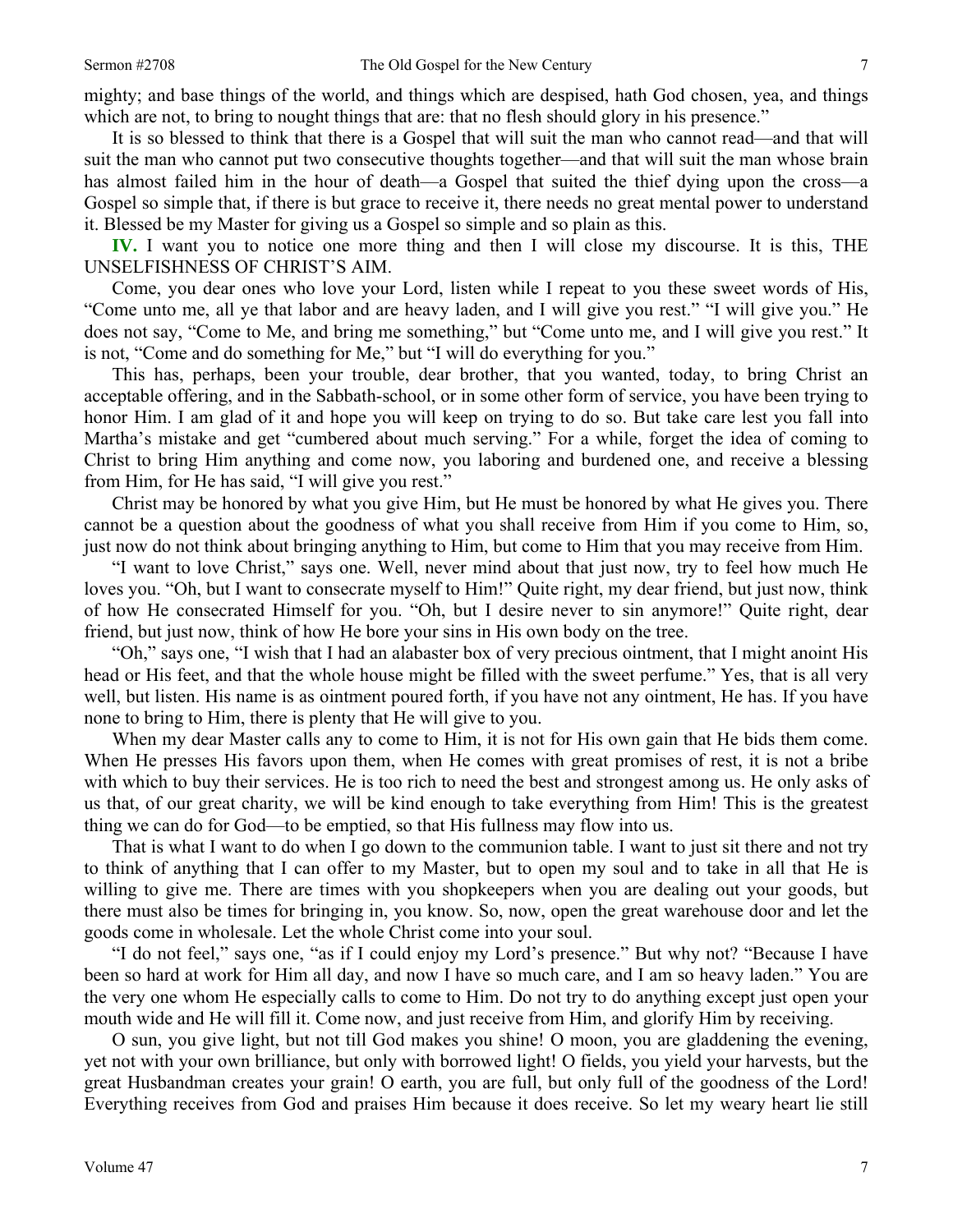beneath the showers of love. Let my heavy ladened soul rest in Christ and gladden Him by being glad in Him.

 God bless you all, and may Christ be glorified in your salvation and your sanctification, for His dear name's sake! Amen.

#### **EXPOSITION BY C. H. SPURGEON**

#### *MATTHEW 11*

**Verses 1-3.** *And it came to pass, when Jesus had made an end of commanding his twelve disciples, he departed from thence to teach and to preach in their cities. Now when John had heard in the prison the works of Christ, he sent two of his disciples, and said unto him, Art thou he that should come, or do we look for another?* 

Had John's faith begun to waver? It is possible that it had. Elijah had his times of trembling and depression. Then, why might not the second Elijah have the same sort of experience? Possibly John wished to strengthen the faith of his followers and therefore, he sent two of his leading disciples to Jesus, that they might make the inquiry for themselves as to whether He was the Christ or not.

**4.** *Jesus answered and said unto them, Go and show John again those things which ye do hear and see.* 

For the works of Christ are the proofs of His Messiahship. His teaching and His action must always be the seals of His mission.

**5.** *The blind receive their sight, and the lame walk, the lepers are cleansed, and the deaf hear, the dead are raised up, and the poor have the gospel preached to them.* 

This is the last, but not the least, of the signs of His Messiahship, that Jesus Christ preached so that the poor understood Him and delighted to follow Him wherever He went. Many despised His preaching for this reason, but the Savior mentioned this among the signs of His being sent of God, "The poor have the gospel preached to them."

**6-11.** *And blessed is he, whosoever shall not offended in me. And as they departed, Jesus began to say unto the multitudes concerning John, What went ye out into the wilderness to see? A reed shaken*  with the wind? But what went ye out for to see? A man clothed in soft raiment? behold, they that wear *soft clothing are in kings' houses. But what went ye out for to see? A prophet? yea, I say unto you, and more than a prophet. For this is he, of whom it is written, Behold, I send my messenger before thy face, which shall prepare thy way before thee. Verily I say unto you, Among them that are born of women there has not risen a greater than John the Baptist: notwithstanding he that is least in the kingdom of heaven is greater than he.* 

His position was a very high one. He was the evening star of the old dispensation and the morning star of the new, but the light which shines after the sun has risen is brighter than any that the morning star can bring. He who has the Gospel to preach has a greater thing to do than John the Baptist, who did but herald the coming of the Savior.

**12-15.** *And from the days of John the Baptist until now the kingdom of heaven suffers violence, and the violent take it by force. For all the prophets and the law prophesied until John. And if you will receive it, this is Elijah, which was for to come. He that has ears to hear, let him hear.* 

Let him listen to what the heaven-sent messenger has to say. Let him especially pay attention to his words when he says, "Behold the Lamb of God, which takes away the sin of the world."

**16-17.** *But whereunto shall I liken this generation? It is like unto children sitting in the markets, and calling unto their fellows, and saying, We have piped unto you, and ye have not danced; we have mourned unto you, and ye have not lamented.* 

"You would not join in our games. Whichever we chose to do, to imitate a festival or a funeral, you would not take part with us."